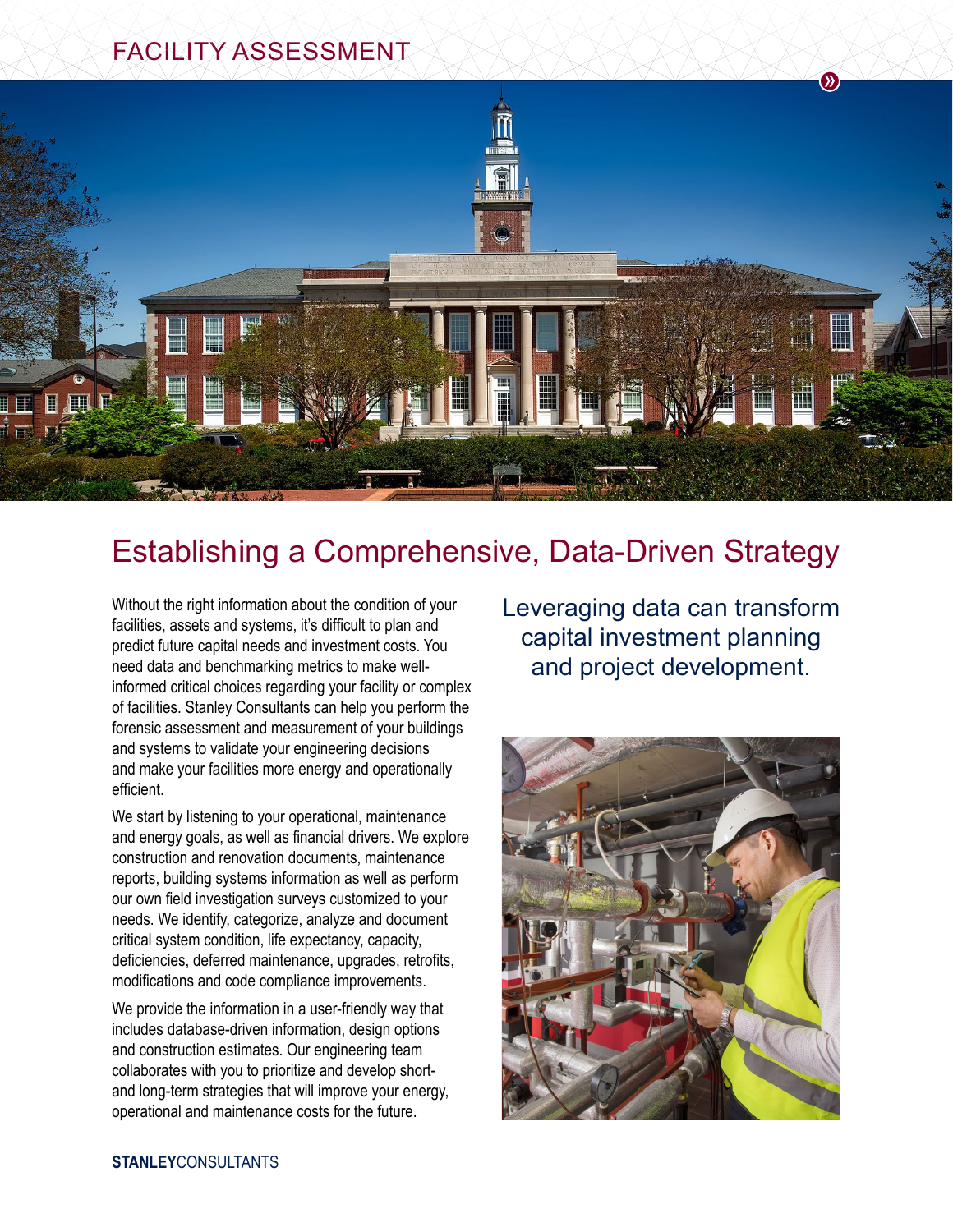

Our assessment services can help you improve critical infrastructure, extend the life of your facilities and equipment and predict your return on investment for better capital investment planning. Facility Assessment Elements:

- » Site Condition includes access, circulation, wayfinding, pavement condition, site utilities, grading and landscaping.
- » Asset Management asset information and work order management, including mobility, maintenance, repairs and operations (MRO) and material management.
- » Building Envelop includes structural conditions, including roof, exterior walls, windows and exterior doors.
- » Infrastructure includes HVAC, plumbing, fire protection, electrical, building and plant controls, telecom and data, security, process systems, equipment rooms and specialty systems for kitchens, laboratories and training areas.
- » Health Threats such as mold growth, asbestos, lead-based paints and indoor air quality.
- » Environmental Compliance includes air, water, gas, waste and noise.

## **ASSESSMENT SERVICES**

 $\mathbf{D}$ 

- » Capital Project Planning
- » Capital Budget Development
- » Energy Usage and Efficiency
- » Life Safety Assessment
- » Asset Management
- » Executive and Board Level Presentations and Reports
- » Facilities Management and Capital
- » Planning Process Analysis
- » Feasibility Studies
- » Life-Cycle Analysis
- » Long-Range Capital Cost Analysis
- » Master Planning
- » Optimization Evaluations
- » Portfolio Analysis and Alignment
- » Quality and Reliability
- » Risk Mitigation
- » Sustainability